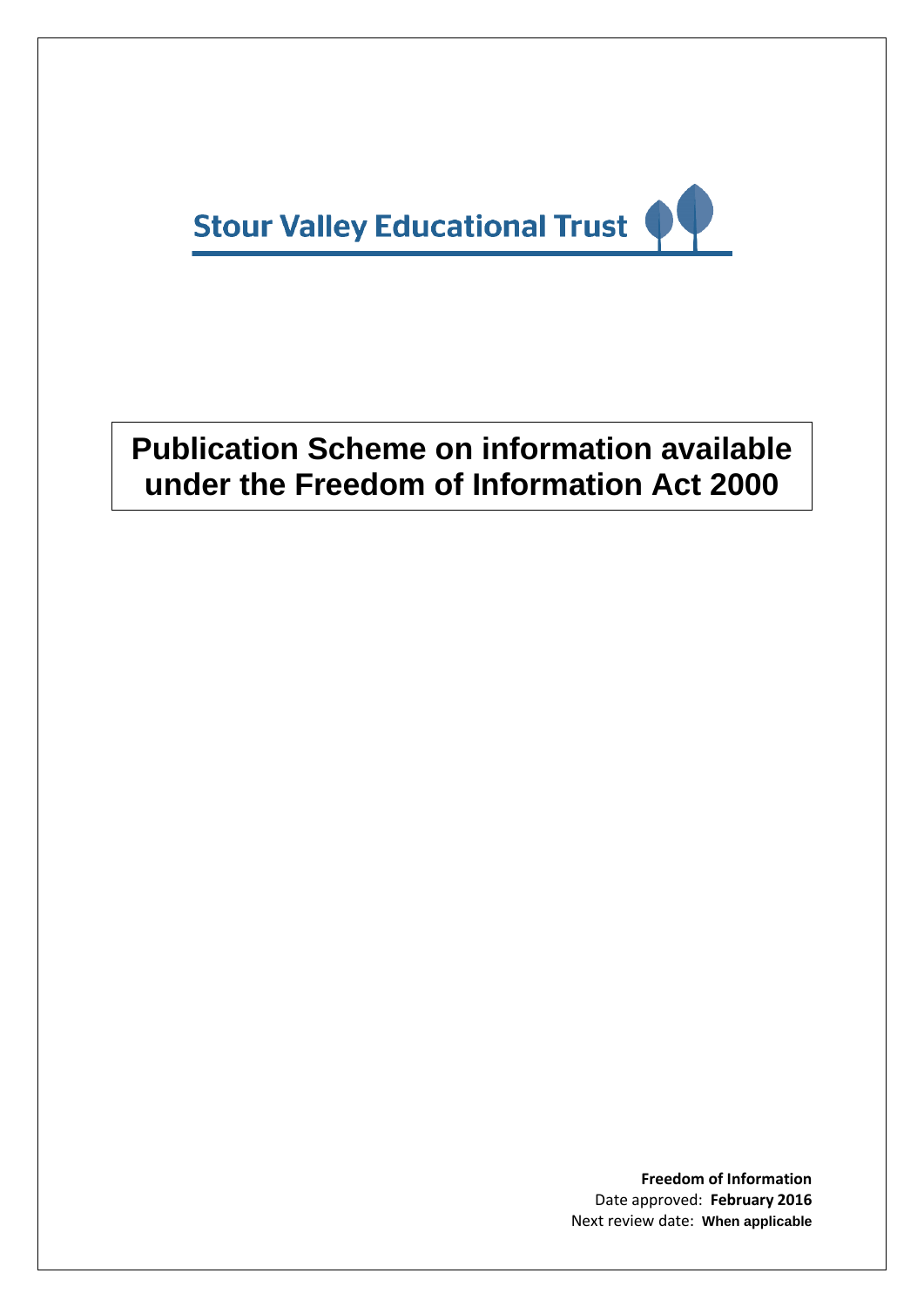# **PART 1 – FREEDOM OF INFORMATION OBLIGATIONS**

One of the aims of the Freedom of Information Act 2000 (FIOA) is that public authorities, including schools, should be clear and proactive about information that is made public. To do this the Governing Body will produce and keep up to date a Publication Scheme which will set out:

- The classes of information which it publishes or intends to publish;
- The manner in which the information will be published;
- Whether the information is available free of charge or on payment;
- Procedures for making a request for information, and
- Procedures for making a complaint about the school's compliance with its obligations to provide information

The Data Protection Act requires that schools must keep private and confidential information about students and their families. This remains the case under the Freedom of Information Act and such information will not form part of the Publication Scheme.

The Publication Scheme will cover information already published and information to be published in the future.

All information in the Publication Scheme will be available in paper form via the School Office and, and/or from the School Website

Comments about the Publication Scheme, requests for assistance or complaints should be addressed, in the first instance, to the Headteacher at the School.

# **PART 2 – PUBLICATION SCHEME**

#### **Introduction**

This is the Publication Scheme of Stour Valley Community School. It sets out the classes of information that the school publishes or intends to publish. It specifies the manner in which information is or is intended to be published. It also specifies whether or not the material is available free of charge.

This Publication Scheme is made under the Freedom of Information Act 2000 which places an obligation on the school to adopt and maintain such a scheme*. It is based on the model freedom of information publication scheme for Academy Schools and the Academies and Freedom of Information, Departmental advice for Academies (January 2014).*

The Freedom of Information Act gives a general right of access to all types of recorded information held by the school, whether or not included in the publication scheme. It also sets out exemptions from that right and places a number of obligations on schools. A person who makes a request to the school for information will be told whether the school holds that information and, subject to the exemptions, whether information will be supplied.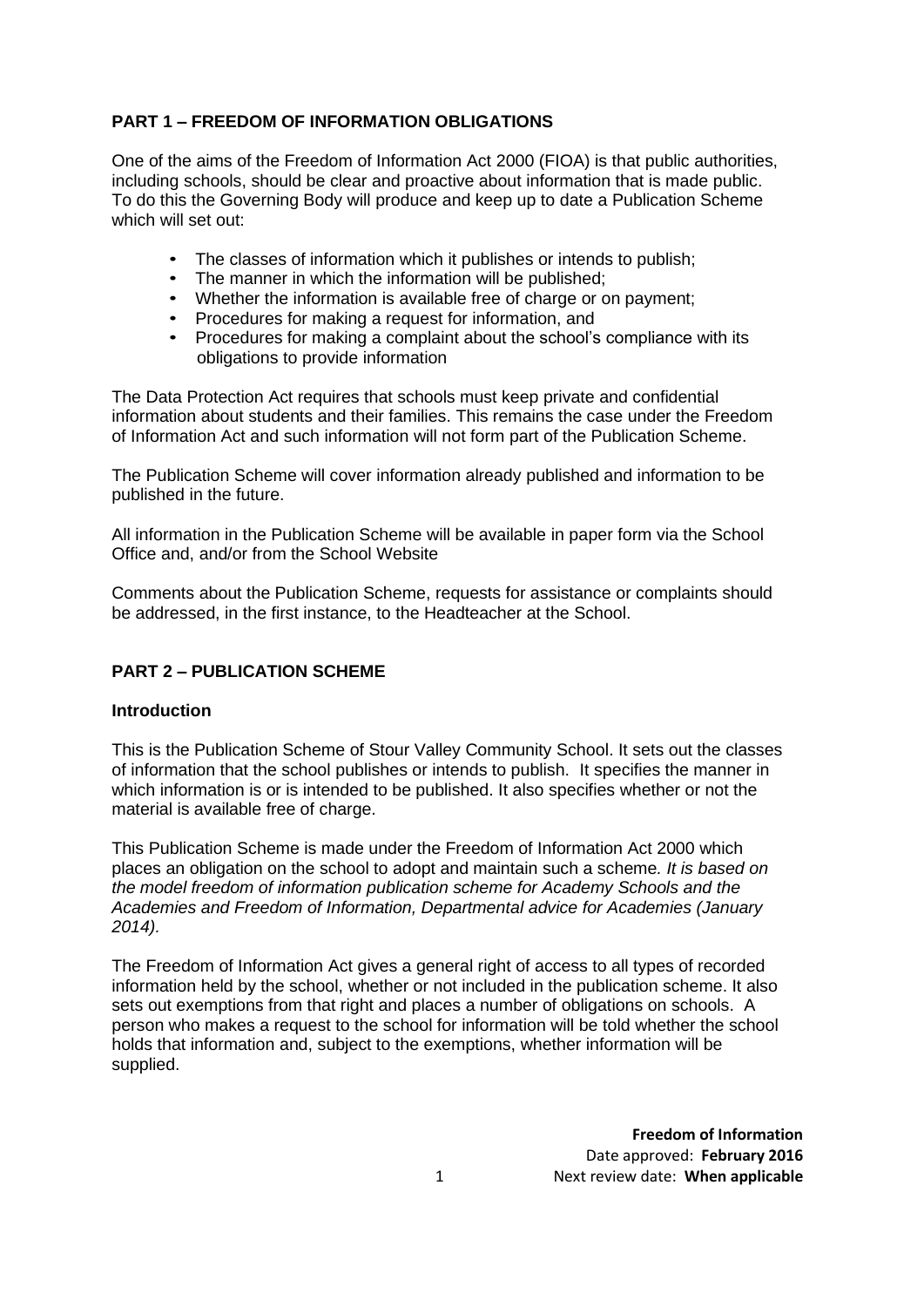Individuals already have the right of access to information about themselves under the Data Protection Act. The Freedom of Information Act extends this right to allow public access to all types of information. The Data Protection Act also requires that the school must keep certain information private and confidential and such information is not the subject of this Publication Scheme.

The Freedom of Information Act and this Publication Scheme do not limit in any way the various other rights that members of the public have to information.

## **Layout of the Publication Scheme**

Each class of information covered by the scheme is identified by a title followed by a definition of the information covered by the class. In some cases particular information is excluded from the class, for example, because it is exempt under the Freedom of Information Act or other legislation. Each entry also contains details of how to obtain the information in that class. It is anticipated that the classes may be widened and/or new classes may be added to the scheme from time to time.

#### **Responsibility for the Publication Scheme**

The individual with overall and day to day responsibility for maintaining this scheme on behalf of the Governing Body is the Headteacher.

#### **Procedures for making requests**

A request for information should be made in writing or by email [\(info@stourvalleyeducation.org\) and addressed for](mailto:(info@stourvalleyeducation.org)%20and%20addressed%20for) the attention of the Headteacher. The school will make reasonable efforts to provide the requested information. This will depend on availability.

The information covered by the Publication Scheme will be provided on the website. Paper documents will be provided if requested, although there may be a charge for this (see fees below).

The school will respond to requests for information promptly and, in any event, normally within twenty working days.

To help us process your request quickly, please clearly mark any **correspondence "PUBLICATION SCHEME REQUEST"** If the information you're looking for isn't available via the scheme and isn't on our website, you can still contact the school to ask if we have it and are prepared to share it.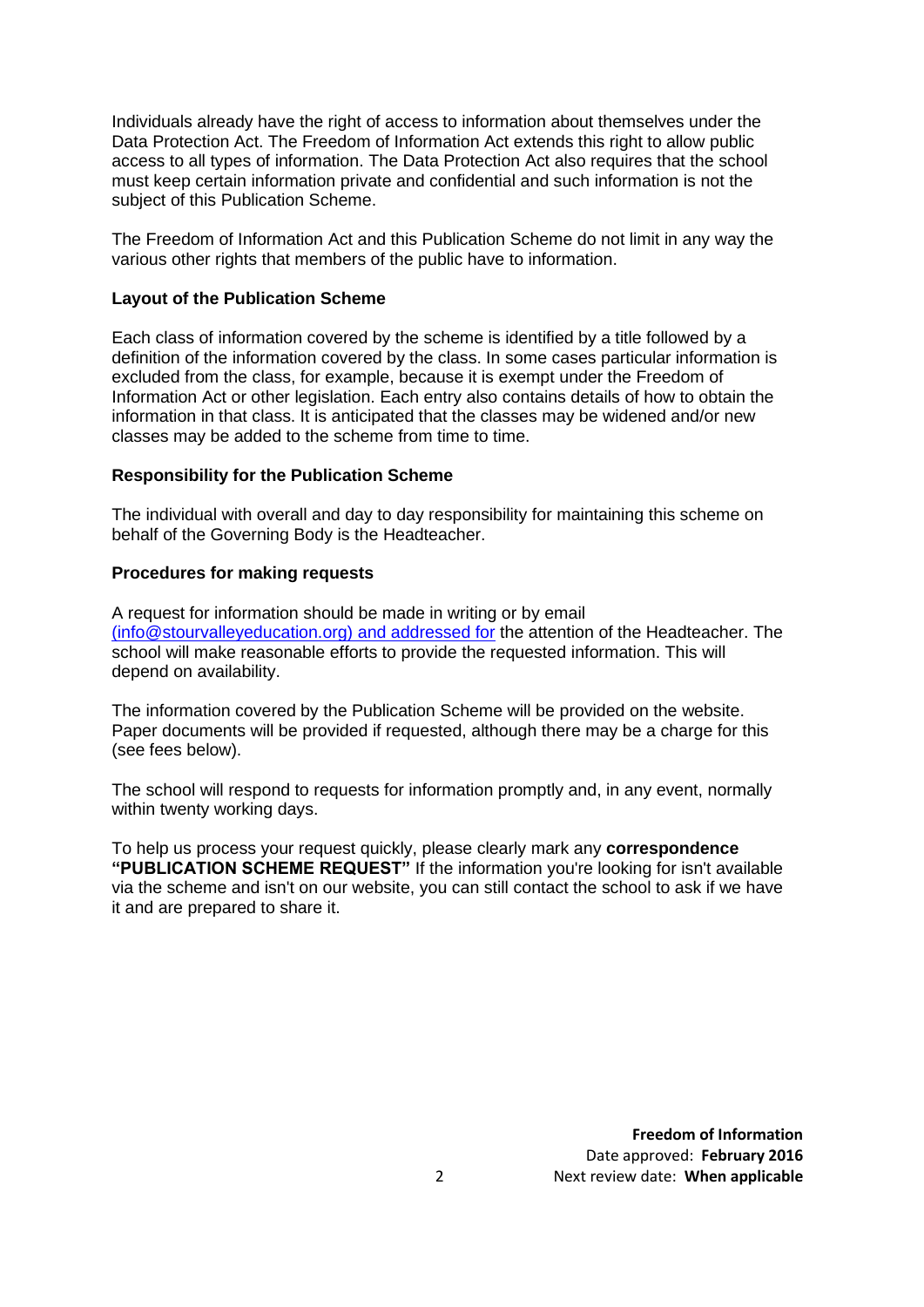# **Complaints**

If the school does not comply with the Publication Scheme – for example by not making available documents it should, or delaying in providing them – a review of the school's actions can be requested by contacting the Governors, addressing the request to:

> The Chair of Governors Stour Valley Community School Cavendish Road Clare **Sudbury** CO10 8PJ

Telephone - 01787 279342 [info@stourvalleyteducation.org](mailto:info@stourvalleyteducation.org) – marked for the attention of the Chair of **Governors** 

If a person is dissatisfied with the outcome of the review, a complaint can be made to the Information Commissioner:

> The Information Commissioner Wycliffe House Water Lane Wilmslow Cheshire SK9 5AF

 Telephone - 01625 545 700 Fax - 01625 545 510 Web - [www.ico.gov.uk](http://www.ico.gov.uk/)

# **Fees**

Generally there will be no charge for requested information and information available from the website is free of charge. For providing information where costs of copying are involved, the school will charge:

- 10p per sheet of photocopy, print out and printed covering letter, regardless of sheet size or colour copy
- the actual cost of postage
- where a specific request is made for presentation in a particular form (e.g. CD ROM), the actual cost of doing so
- £25 per hour for staff time if it is necessary for a member of staff to accompany somebody requesting to inspect records

Responding to high cost requests (those expected to cost more than £250) is discretionary and the Governing Body will refuse such requests.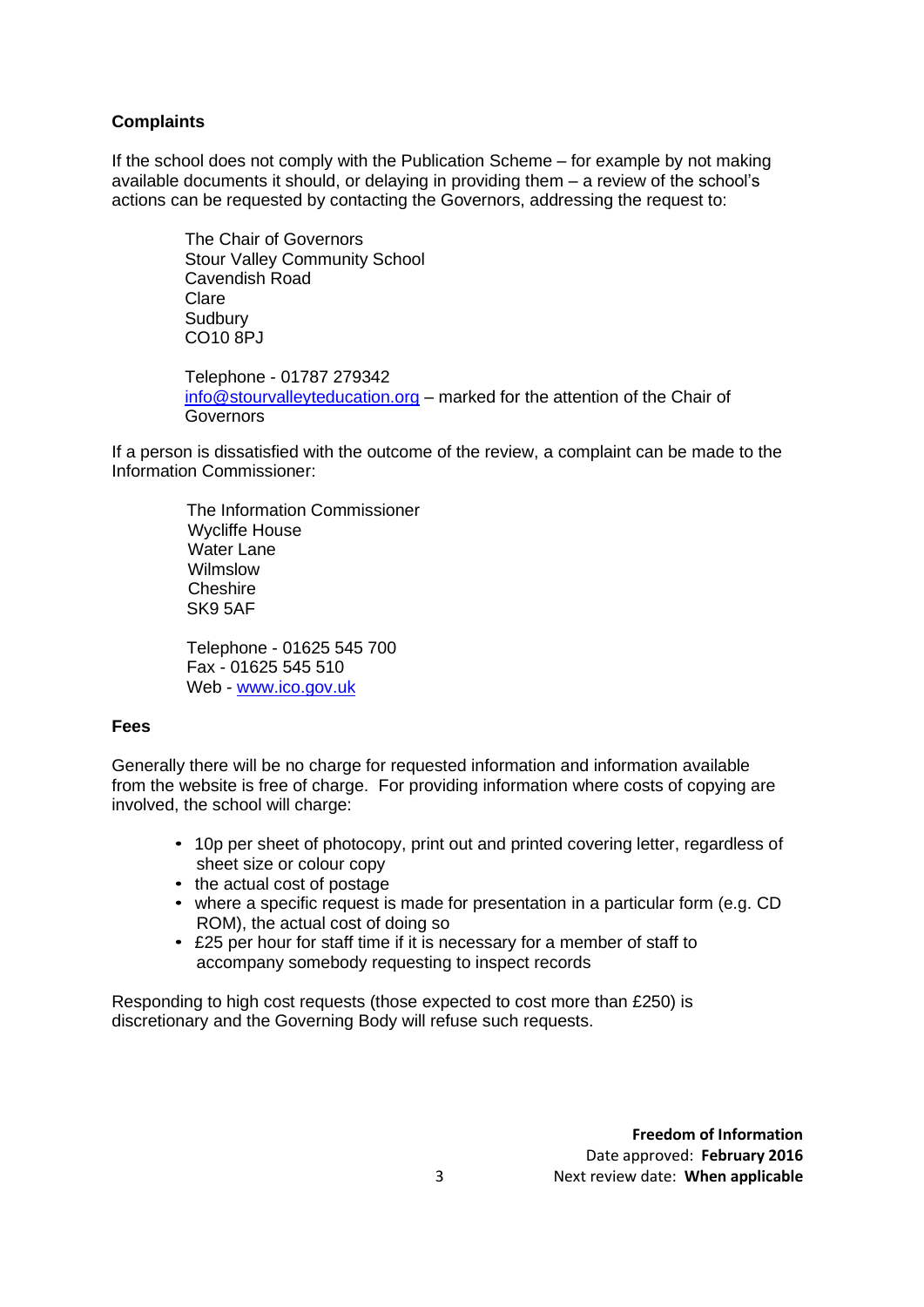# **Categories of information published**

[Who we are and what](http://www.qpcsgovernors.org/who-we-are.html) we do Organisational information, locations and contacts, constitutional and legal governance.

[What we spend and](http://www.qpcsgovernors.org/what-we-spend.html) how we spend it

Financial information relating to projected and actual income and expenditure, procurement, contracts and financial audit.

[What our priorities are and how we are doing](http://www.qpcsgovernors.org/priorities.html) Strategy and performance information, plans, assessments, inspections and reviews.

[How we make](http://www.qpcsgovernors.org/decisions.html) decisions Decision making processes and records of decisions.

[Our policies and procedures](http://www.qpcsgovernors.org/policies-and-procedures.html) Current written protocols for delivering our services and responsibilities.

[Lists and registers](http://www.qpcsgovernors.org/lists-and-registers.html)

Information held in registers required by law and other lists and registers relating to the functions of the school.

[The services we offer](http://www.qpcsgovernors.org/services-we-offer.html)

Information about the services the school provides including leaflets, guidance and newsletters.

## **Who we are and what we do**

Organisational information, locations and contacts, constitutional and legal governance.

Unless otherwise stated, the following current information will be made available :

# **Information published on the website**

- Who's who on the governing body and the basis of their appointment
- Staffing structure
- Contact details for the Governing Body
- Contact details for the Headteacher
- Termly Governors' Reports
- Staffing structure
- School session times and term dates

#### **What we spend and how we spend it**

Financial information relating to projected and actual income and expenditure, procurement, contracts and financial audit.The following current and previous year's information will be made available: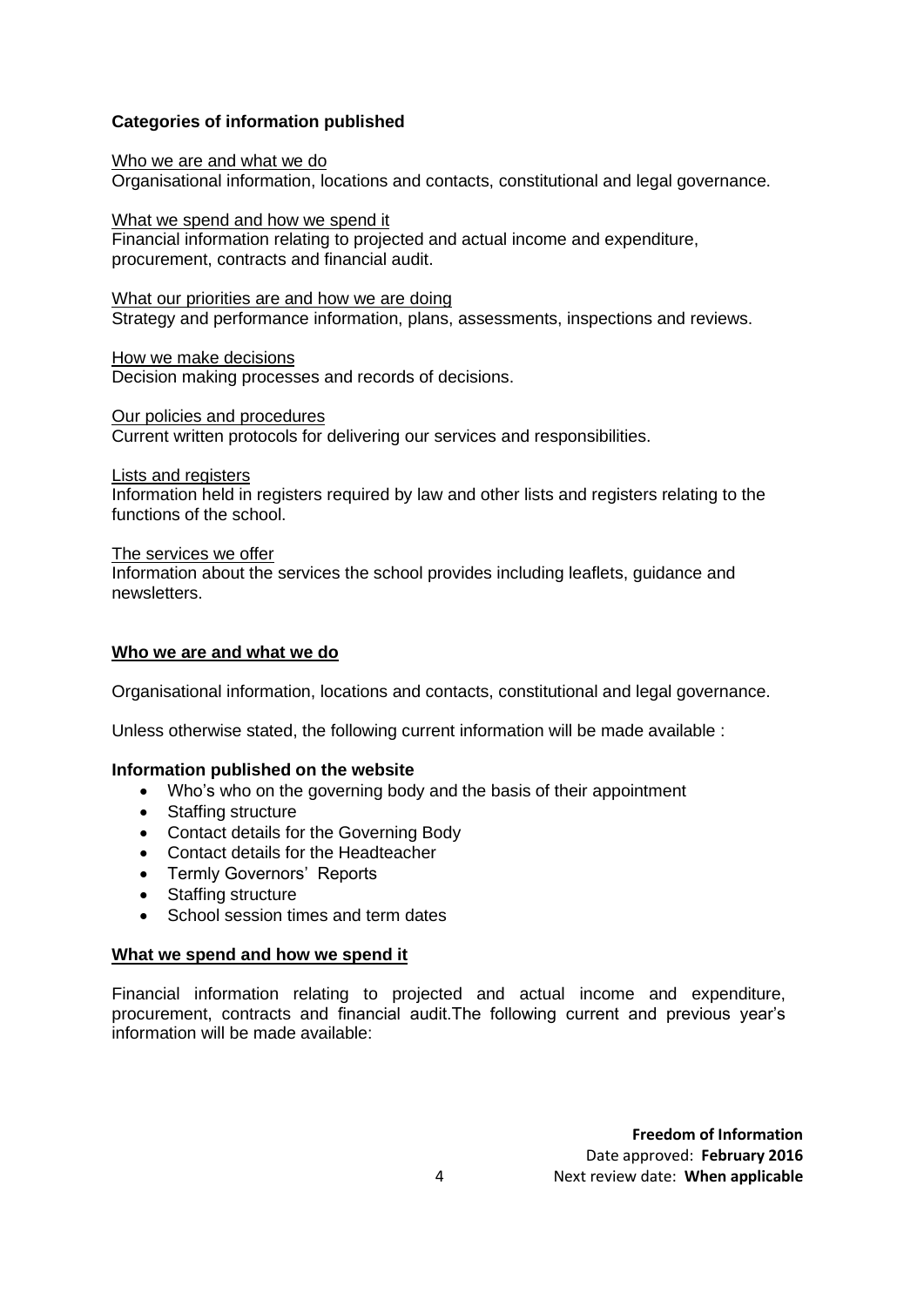## **Information published on the website**

- Annual budget plan and financial statements
- Capitalised funding
- Additional funding

# **[What our priorities are and how we are doing](http://www.qpcsgovernors.org/priorities.html)**

Development plans and performance information, plans, assessments, inspections and reviews will be available.

The following current information is available on DfE Performance Tables:

- Government supplied performance data
- The latest dashboard summary and full Ofsted reports

## **How [we make decisions](http://www.qpcsgovernors.org/decisions.html)**

Decision making processes and records of decisions available in minutes of governors' meetings.

The following current and previous three years' information will be made available:

- Admissions policy and decisions (but not individual admission decisions)
- Agendas of meetings of the Governing Body and its sub-committees
- Copies of documents considered at meetings of the Governing Body and its sub-committees (unless properly regarded as private to the meetings)
- Minutes of meetings of the Governing Body and its sub-committees (excluding items properly regarded as private to the meetings)

#### **[Our policies and procedures](http://www.qpcsgovernors.org/policies-and-procedures.html)**

The following current information will be made available:

#### **School policies**

School policies and procedures together with other information related to the school, including:

- **Charging**
- Health and safety and risk assessment
- Complaints procedure
- Discipline and grievance
- Performance Management
- Pay
- Staffing structure implementation plan
- **Equality**
- Child Protection policy and procedures
- Health and Safety